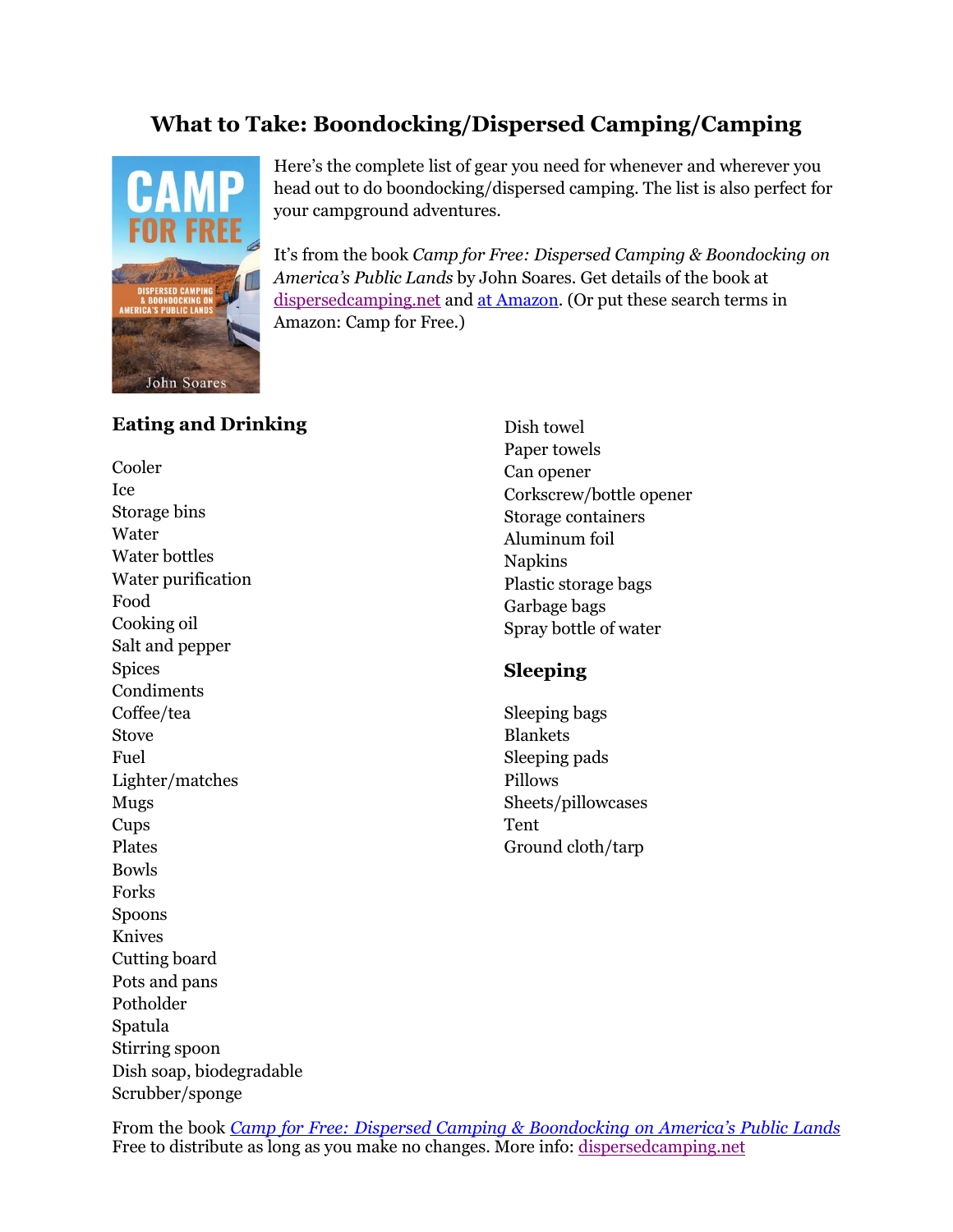# **Clothing**

Hat Knit cap Sunglasses Gloves: warm Gloves: work Shirts: short-sleeve Shirts: long-sleeve Sweaters Sweatshirts Jackets/fleece Pants **Shorts** Underwear Swimsuit Shoes and/or boots Socks Sandals Flip-flops Raingear/umbrella Sewing kit

# **Health and Safety**

First aid kit Head lamp Fire extinguisher: multipurpose

# **Personal Items**

Medicines Vitamins/supplements Glasses/contacts Toothbrush Toothpaste Floss Deodorant Skin lotion Lip balm Sunblock Body soap, biodegradable Shampoo, biodegradable Comb/brush Shaving supplies

Body towel Hand towel Fingernail and toenail clippers Toilet paper Hand sanitizer Birth control Feminine products Portable camp shower Eye mask Ear plugs N95 mask for wildfire smoke

#### **Outdoor Gear**

Folding chairs Folding table Tablecloth Sunshade Umbrellas Sitting pads Headlamp/flashlight Lantern Hatchet Fire starter Insect repellent Trowel/hand shovel Clothesline and clothespins

### **Electronics**

Cell phone Cell phone charger Satellite phone SPOT device Camera Power charger Batteries

From the book *[Camp for Free: Dispersed Camping & Boondocking on America](https://amzn.to/2CPMlbP)'s Public Lands* Free to distribute as long as you make no changes. More info: [dispersedcamping.net](http://dispersedcamping.net/)